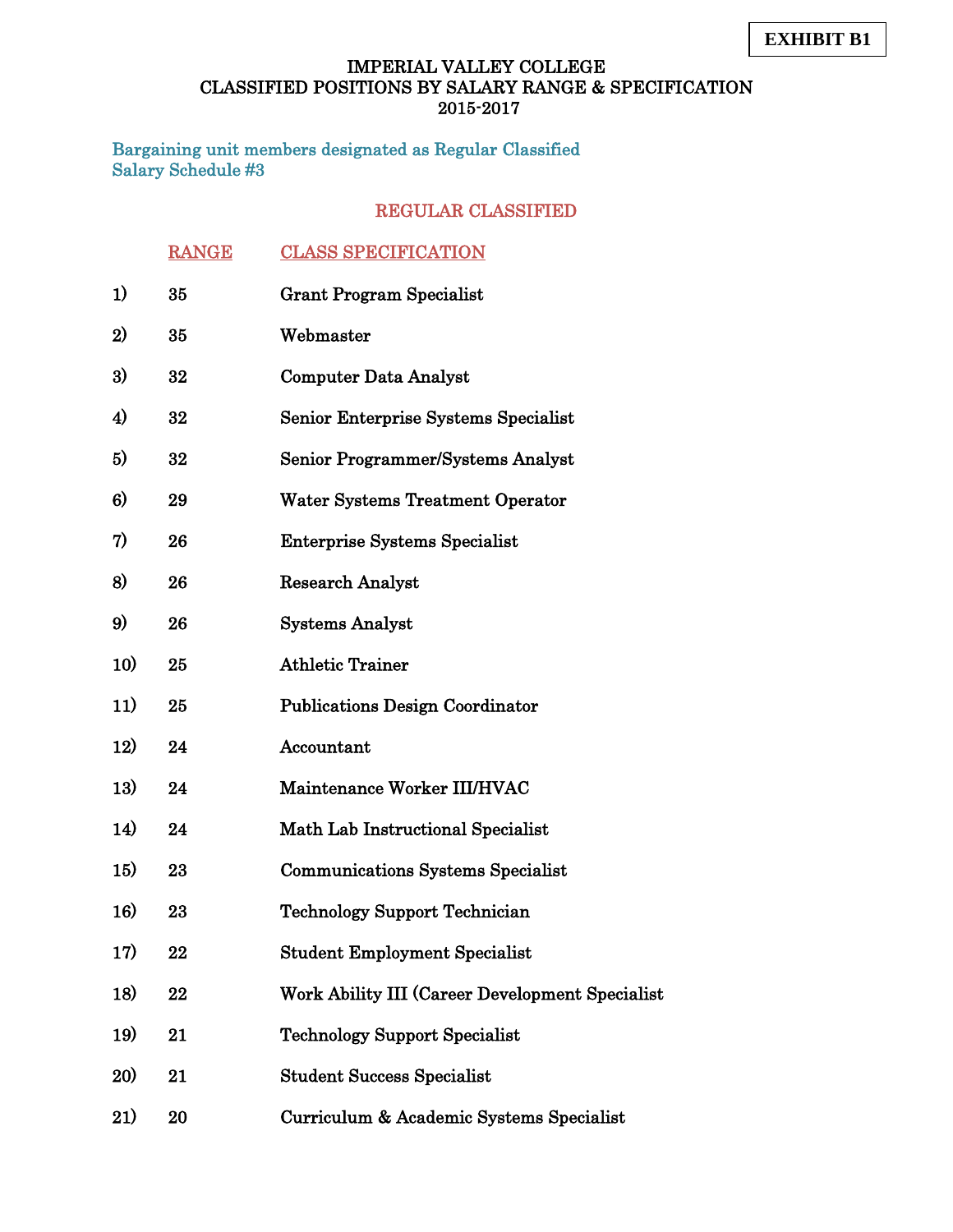Bargaining unit members designated as Regular Classified Salary Schedule #3

|     | <b>RANGE</b> | <b>CLASS SPECIFICATION</b>                                  |
|-----|--------------|-------------------------------------------------------------|
| 22) | 20           | <b>Financial Aid Officer</b>                                |
| 23) | 20           | <b>Publication &amp; Academic Systems Specialist</b>        |
| 24) | 19           | <b>Accounting Coordinator</b>                               |
| 25) | 19           | <b>College Foundation Coordinator</b>                       |
| 26) | 19           | <b>Coordinator of Academic Support Services</b>             |
| 27) | 19           | Grounds Maintenance Supervisor                              |
| 28) | 19           | Maintenance Worker II/Locksmith                             |
| 29) | 19           | <b>Printing Specialist</b>                                  |
| 30) | 19           | <b>Purchasing &amp; Receiving Coordinator</b>               |
| 31) | 19           | Student Services Specialist (Assessment Center/SSSP)        |
| 32) | 19           | <b>Student Services Specialist (Evaluator)</b>              |
| 33) | 19           | Vehicle and Equipment Mechanic                              |
| 34) | 18           | <b>Administrative Secretary</b>                             |
| 35) | 18           | Campus Safety & Parking Control Specialist                  |
| 36) | 18           | <b>Custodial Supervisor</b>                                 |
| 37) | 18           | <b>Instructional Assistant/Curriculum Specialist</b>        |
| 38) | 18           | Maintenance Worker II                                       |
| 39) | 18           | <b>Student Services Specialist (Admissions and Records)</b> |
| 40) | 17           | Language Lab Coordinator                                    |
| 41) | 17           | <b>Learning Support Services Coordinator</b>                |
| 42) | 17           | <b>Reading/Writing Lab Coordinator</b>                      |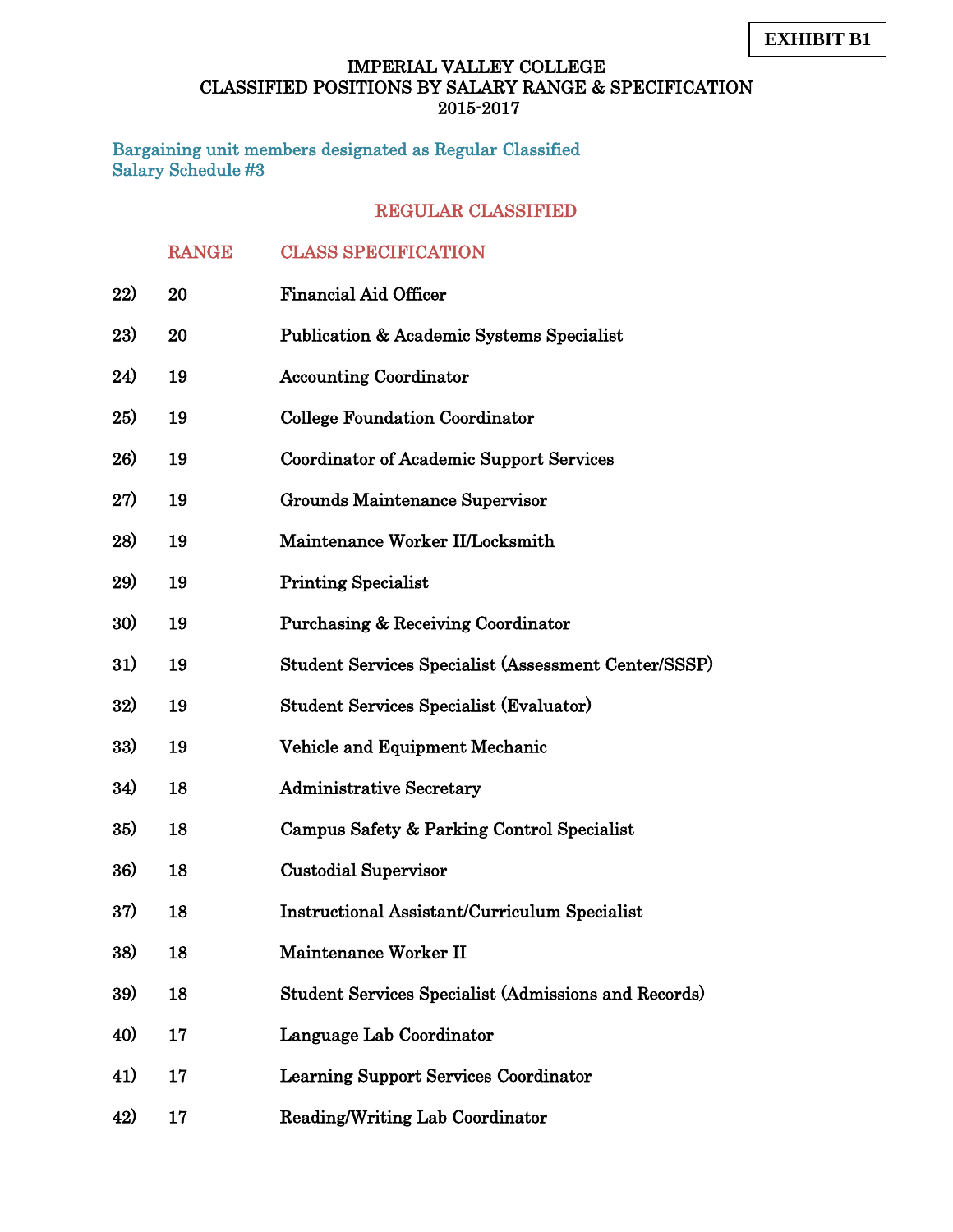Bargaining unit members designated as Regular Classified Salary Schedule #3

|     | <b>RANGE</b> | <b>CLASS SPECIFICATION</b>                                          |
|-----|--------------|---------------------------------------------------------------------|
| 43) | 17           | Student Services Specialist (Student Affairs & Enrollment Services) |
| 44) | 16           | <b>Public Relations Specialist</b>                                  |
| 45) | 16           | Science Lab Technician                                              |
| 46) | 16           | <b>Staff Secretary III</b>                                          |
| 47) | 15           | <b>Accounting Technician</b>                                        |
| 48) | 15           | Audiovisual Media Technician                                        |
| 49) | 15           | <b>Continuing Education Technician</b>                              |
| 50) | 15           | Learning Services Technician                                        |
| 51) | 15           | Senior Library Technician                                           |
| 52) | 14           | Admissions and Records Technician                                   |
| 53) | 14           | <b>Assessment Center Technician</b>                                 |
| 54) | 14           | <b>Budget Technician</b>                                            |
| 55) | 14           | <b>Financial Aid Technician</b>                                     |
| 56) | 14           | <b>Instructional Support Technician</b>                             |
| 57) | 14           | Library Technician III (Circulation)                                |
| 58) | 14           | Nursing Simulations & Computer Lab Technician                       |
| 59) | 14           | <b>Student Services Assistant</b>                                   |
| 60) | 14           | Tool Room/Auto Shop Technician                                      |
| 61) | 13           | Preschool/Infant/Toddler Teacher                                    |
| 62) | 13           | <b>Student Services Technician (Student Services)</b>               |
| 63) | 12           | Child, Family, & Consumer Sciences Technician                       |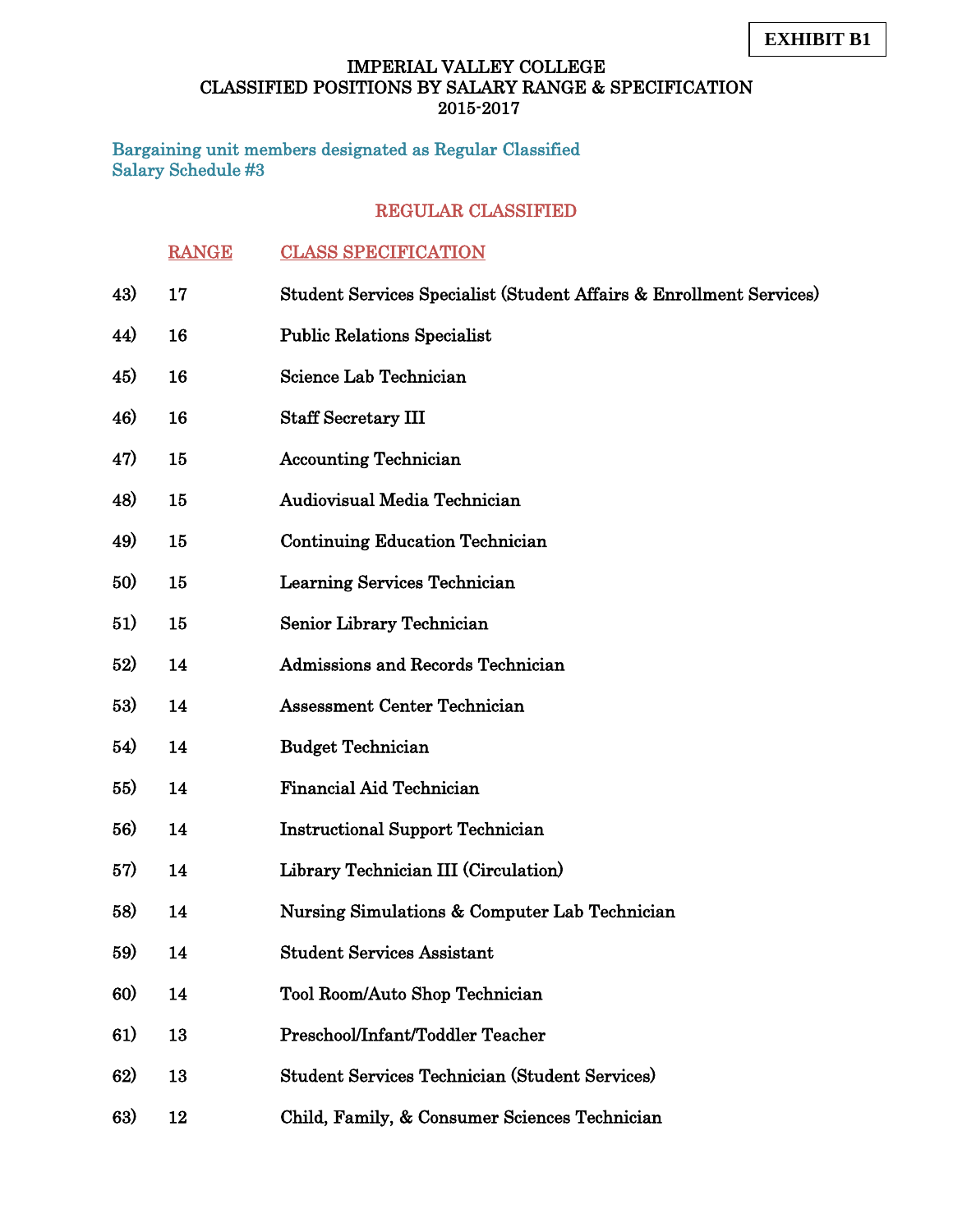Bargaining unit members designated as Regular Classified Salary Schedule #3

|     | <b>RANGE</b> | <b>CLASS SPECIFICATION</b>                                           |
|-----|--------------|----------------------------------------------------------------------|
| 64) | 12           | <b>Instructional Support Assistant</b>                               |
| 65) | 12           | <b>Instructional Support Assistant/POST Law Enforcement Programs</b> |
| 66) | 12           | Microcomputer Lab Assistant                                          |
| 67) | 12           | <b>Staff Secretary II</b>                                            |
| 68) | 12           | <b>Staff Secretary II (Upward Bound)</b>                             |
| 69) | 11           | Financial Aid Assistant/Receptionist                                 |
| 70) | 11           | <b>Grounds Maintenance Worker</b>                                    |
| 71) | 11           | Lead Custodian                                                       |
| 72) | 10           | <b>Instructional Lab Assistant (Applied Sciences)</b>                |
| 73) | 10           | Math Lab Assistant                                                   |
| 74) | 10           | Reprographics Center/Mail Room Technician                            |
| 75) | 10           | <b>Staff Secretary I</b>                                             |
| 76) | 09           | Office Assistant III                                                 |
| 77) | 09           | Office Assistant III (Student Support Services)                      |
| 78) | 08           | <b>Audiovisual Assistant I</b>                                       |
| 79) | 08           | Cook                                                                 |
| 80) | 08           | Custodian                                                            |
| 81) | 08           | Library Technician I                                                 |
| 82) | 08           | Office Assistant II                                                  |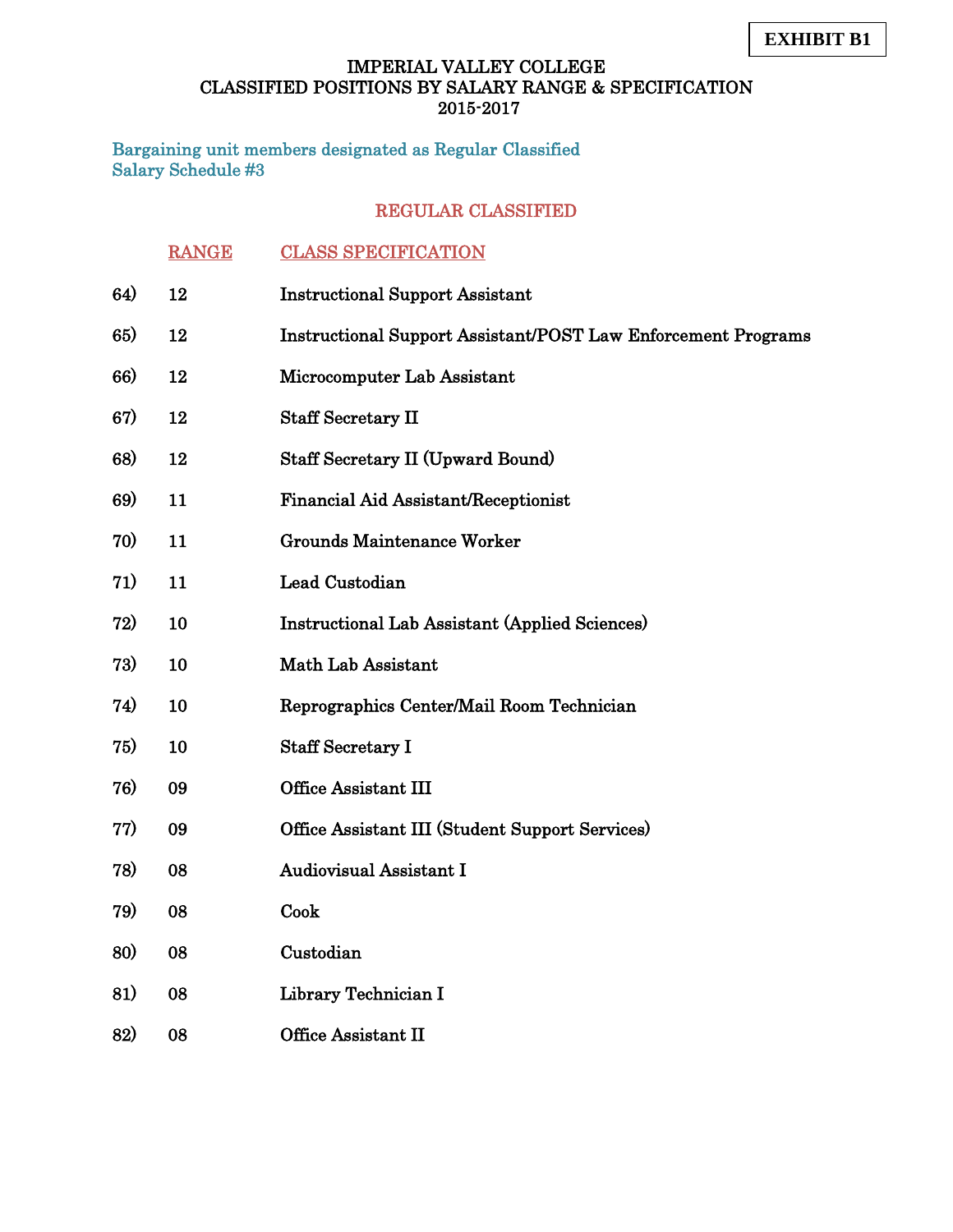|                     | $*$ Monthly = Yearly / 12 |               | ** Daily = Hourly x 8 |              |               | *** Hourly = Yearly / 2080 |              |               |               |                |
|---------------------|---------------------------|---------------|-----------------------|--------------|---------------|----------------------------|--------------|---------------|---------------|----------------|
| <b>Range 8</b>      |                           |               |                       |              |               |                            |              |               |               |                |
|                     | <b>STEP1</b>              | <b>STEP 2</b> | <b>STEP 3</b>         | <b>STEP4</b> | <b>STEP 5</b> | <b>STEP 6</b>              | <b>STEP7</b> | <b>STEP 8</b> | <b>STEP 9</b> | <b>STEP 10</b> |
| YR                  | 32,553.00                 | 33,529.00     | 34,535.00             | 35,571.00    | 36,638.00     | 37,737.00                  | 38,870.00    | 40,036.00     | 41,238.00     | 42,476.00      |
| $*MO$               | 2,712.75                  | 2,794.08      | 2,877.92              | 2,964.25     | 3,053.17      | 3,144.75                   | 3,239.17     | 3,336.33      | 3,436.50      | 3,539.67       |
| $\rm ^{\ast\ast}DA$ | 125.20                    | 128.96        | 132.80                | 136.80       | 140.88        | 145.12                     | 149.52       | 154.00        | 158.64        | 163.36         |
| $\rm **HR$          | 15.65                     | 16.12         | 16.60                 | 17.10        | 17.61         | 18.14                      | 18.69        | 19.25         | 19.83         | 20.42          |
| <b>Range 9</b>      |                           |               |                       |              |               |                            |              |               |               |                |
|                     | <b>STEP1</b>              | <b>STEP 2</b> | <b>STEP 3</b>         | <b>STEP4</b> | <b>STEP 5</b> | <b>STEP 6</b>              | <b>STEP7</b> | <b>STEP 8</b> | <b>STEP 9</b> | <b>STEP 10</b> |
| YR                  | 33,546.00                 | 34,552.00     | 35,589.00             | 36,656.00    | 37,756.00     | 38,889.00                  | 40,055.00    | 41,257.00     | 42,495.00     | 43,770.00      |
| $*MO$               | 2,795.50                  | 2,879.33      | 2,965.75              | 3,054.67     | 3,146.33      | 3,240.75                   | 3,337.92     | 3,438.08      | 3,541.25      | 3,647.50       |
| $\rm ^{\ast\ast}DA$ | 129.04                    | 132.88        | 136.88                | 140.96       | 145.20        | 149.60                     | 154.08       | 158.72        | 163.44        | 168.32         |
| $\rm **HR$          | 16.13                     | 16.61         | 17.11                 | 17.62        | 18.15         | 18.70                      | 19.26        | 19.84         | 20.43         | 21.04          |
| Range 10            |                           |               |                       |              |               |                            |              |               |               |                |
|                     | <b>STEP1</b>              | <b>STEP 2</b> | <b>STEP 3</b>         | <b>STEP4</b> | <b>STEP 5</b> | <b>STEP 6</b>              | <b>STEP7</b> | <b>STEP 8</b> | <b>STEP 9</b> | <b>STEP 10</b> |
| YR                  | 34,526.00                 | 35,562.00     | 36,629.00             | 37,727.00    | 38,859.00     | 40,025.00                  | 41,226.00    | 42,463.00     | 43,737.00     | 45,050.00      |
| $*MO$               | 2,877.17                  | 2,963.50      | 3,052.42              | 3,143.92     | 3,238.25      | 3,335.42                   | 3,435.50     | 3,538.58      | 3,644.75      | 3,754.17       |
| $\rm ^{\ast\ast}DA$ | 132.80                    | 136.80        | 140.88                | 145.12       | 149.44        | 153.92                     | 158.56       | 163.28        | 168.24        | 173.28         |
| $\rm **HR$          | 16.60                     | 17.10         | 17.61                 | 18.14        | 18.68         | 19.24                      | 19.82        | 20.41         | 21.03         | 21.66          |
| Range 11            |                           |               |                       |              |               |                            |              |               |               |                |
|                     | <b>STEP1</b>              | <b>STEP 2</b> | <b>STEP 3</b>         | <b>STEP4</b> | <b>STEP 5</b> | <b>STEP 6</b>              | <b>STEP7</b> | <b>STEP 8</b> | <b>STEP 9</b> | <b>STEP 10</b> |
| YR                  | 35,570.00                 | 36,637.00     | 37,736.00             | 38,868.00    | 40,034.00     | 41,235.00                  | 42,472.00    | 43,746.00     | 45,059.00     | 46,411.00      |
| $*_{\mathbf{MO}}$   | 2,964.17                  | 3,053.08      | 3,144.67              | 3,239.00     | 3,336.17      | 3,436.25                   | 3,539.33     | 3,645.50      | 3,754.92      | 3,867.58       |
| $\rm ^{\ast\ast}DA$ | 136.80                    | 140.88        | 145.12                | 149.52       | 154.00        | 158.56                     | 163.36       | 168.24        | 173.28        | 178.48         |
| ***HR               | 17.10                     | 17.61         | 18.14                 | 18.69        | 19.25         | 19.82                      | 20.42        | 21.03         | 21.66         | 22.31          |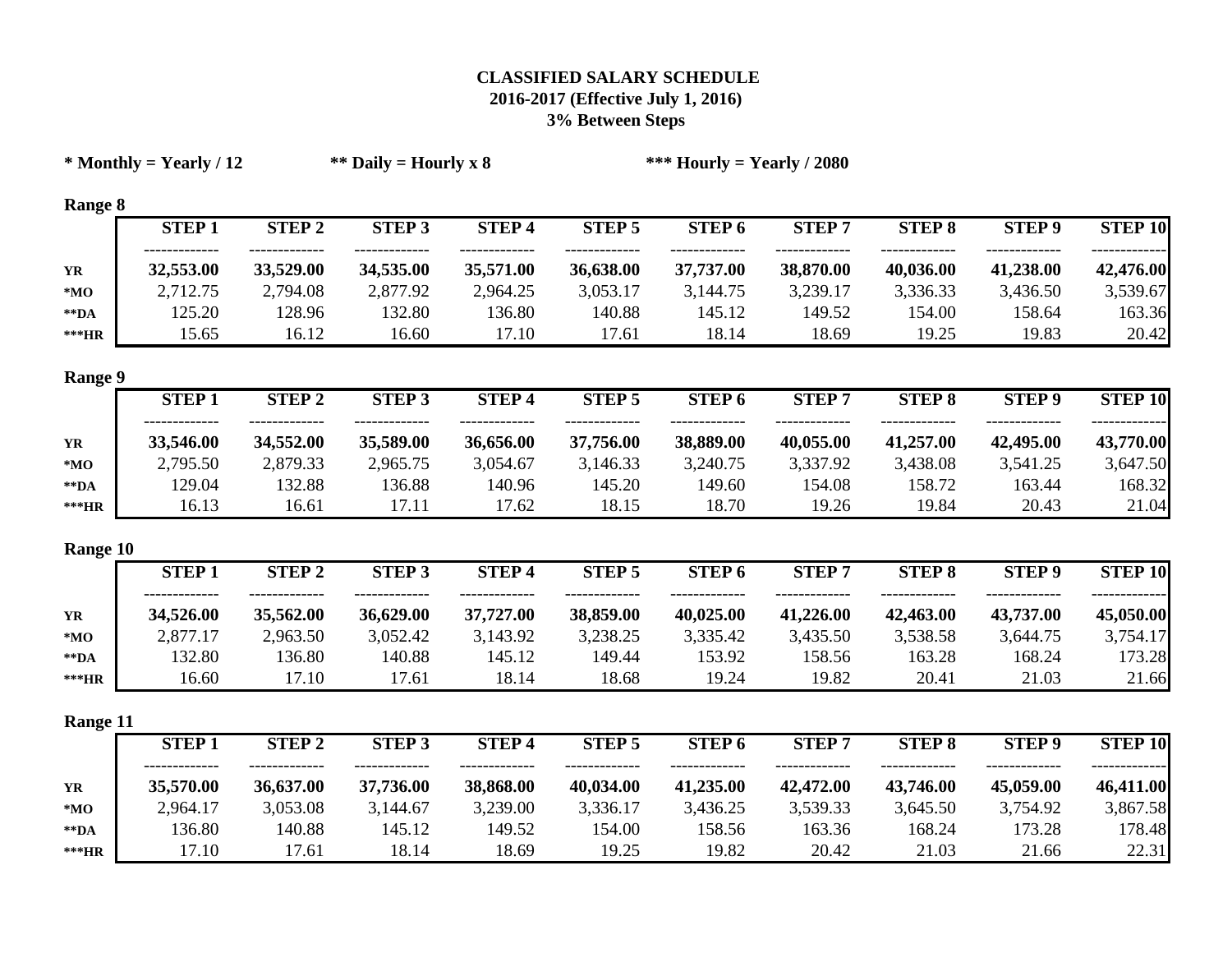|                     | $*$ Monthly = Yearly / 12 |               | ** Daily = Hourly x 8 |              |               | *** Hourly = Yearly / 2080 |              |               |               |                |
|---------------------|---------------------------|---------------|-----------------------|--------------|---------------|----------------------------|--------------|---------------|---------------|----------------|
| Range 12            |                           |               |                       |              |               |                            |              |               |               |                |
|                     | <b>STEP1</b>              | <b>STEP 2</b> | <b>STEP 3</b>         | <b>STEP4</b> | <b>STEP 5</b> | STEP <sub>6</sub>          | <b>STEP7</b> | <b>STEP 8</b> | <b>STEP 9</b> | <b>STEP 10</b> |
| YR                  | 36,639.00                 | 37,738.00     | 38,871.00             | 40,037.00    | 41,238.00     | 42,475.00                  | 43,749.00    | 45,062.00     | 46,414.00     | 47,807.00      |
| $*MO$               | 3,053.25                  | 3,144.83      | 3,239.25              | 3,336.42     | 3,436.50      | 3,539.58                   | 3,645.75     | 3,755.17      | 3,867.83      | 3,983.92       |
| $\rm ^{\ast\ast}DA$ | 140.88                    | 145.12        | 149.52                | 154.00       | 158.64        | 163.36                     | 168.24       | 173.28        | 178.48        | 183.84         |
| ***HR               | 17.61                     | 18.14         | 18.69                 | 19.25        | 19.83         | 20.42                      | 21.03        | 21.66         | 22.31         | 22.98          |
| Range 13            |                           |               |                       |              |               |                            |              |               |               |                |
|                     | <b>STEP1</b>              | <b>STEP 2</b> | <b>STEP 3</b>         | <b>STEP4</b> | <b>STEP 5</b> | <b>STEP 6</b>              | <b>STEP7</b> | <b>STEP 8</b> | <b>STEP 9</b> | <b>STEP 10</b> |
| YR                  | 37,734.00                 | 38,866.00     | 40,032.00             | 41,233.00    | 42,470.00     | 43,744.00                  | 45,056.00    | 46,408.00     | 47,801.00     | 49,236.00      |
| $*MO$               | 3,144.50                  | 3,238.83      | 3,336.00              | 3,436.08     | 3,539.17      | 3,645.33                   | 3,754.67     | 3,867.33      | 3,983.42      | 4,103.00       |
| $\rm ^{\ast\ast}DA$ | 145.12                    | 149.52        | 154.00                | 158.56       | 163.36        | 168.24                     | 173.28       | 178.48        | 183.84        | 189.36         |
| ***HR               | 18.14                     | 18.69         | 19.25                 | 19.82        | 20.42         | 21.03                      | 21.66        | 22.31         | 22.98         | 23.67          |
| Range 14            |                           |               |                       |              |               |                            |              |               |               |                |
|                     | <b>STEP1</b>              | <b>STEP 2</b> | $STEP$ <sub>3</sub>   | <b>STEP4</b> | <b>STEP 5</b> | <b>STEP 6</b>              | <b>STEP7</b> | <b>STEP 8</b> | <b>STEP 9</b> | <b>STEP 10</b> |
| YR                  | 38,880.00                 | 40,046.00     | 41,248.00             | 42,485.00    | 43,760.00     | 45,072.00                  | 46,425.00    | 47,817.00     | 49,252.00     | 50,730.00      |
| $*_{\mathbf{MO}}$   | 3,240.00                  | 3,337.17      | 3,437.33              | 3,540.42     | 3,646.67      | 3,756.00                   | 3,868.75     | 3,984.75      | 4,104.33      | 4,227.50       |
| $\rm ^{\ast\ast}DA$ | 149.52                    | 154.00        | 158.64                | 163.44       | 168.32        | 173.36                     | 178.56       | 183.92        | 189.44        | 195.12         |
| ***HR               | 18.69                     | 19.25         | 19.83                 | 20.43        | 21.04         | 21.67                      | 22.32        | 22.99         | 23.68         | 24.39          |
| Range 15            |                           |               |                       |              |               |                            |              |               |               |                |
|                     | <b>STEP1</b>              | <b>STEP 2</b> | <b>STEP 3</b>         | <b>STEP4</b> | <b>STEP 5</b> | <b>STEP 6</b>              | <b>STEP7</b> | <b>STEP 8</b> | <b>STEP 9</b> | <b>STEP 10</b> |
| YR                  | 40,038.00                 | 41,240.00     | 42,477.00             | 43,751.00    | 45,064.00     | 46,415.00                  | 47,808.00    | 49,242.00     | 50,720.00     | 52,242.00      |
| $*_{\mathbf{MO}}$   | 3,336.50                  | 3,436.67      | 3,539.75              | 3,645.92     | 3,755.33      | 3,867.92                   | 3,984.00     | 4,103.50      | 4,226.67      | 4,353.50       |
| $^{**}DA$           | 154.00                    | 158.64        | 163.36                | 168.24       | 173.36        | 178.48                     | 183.84       | 189.36        | 195.04        | 200.96         |
| ***HR               | 19.25                     | 19.83         | 20.42                 | 21.03        | 21.67         | 22.31                      | 22.98        | 23.67         | 24.38         | 25.12          |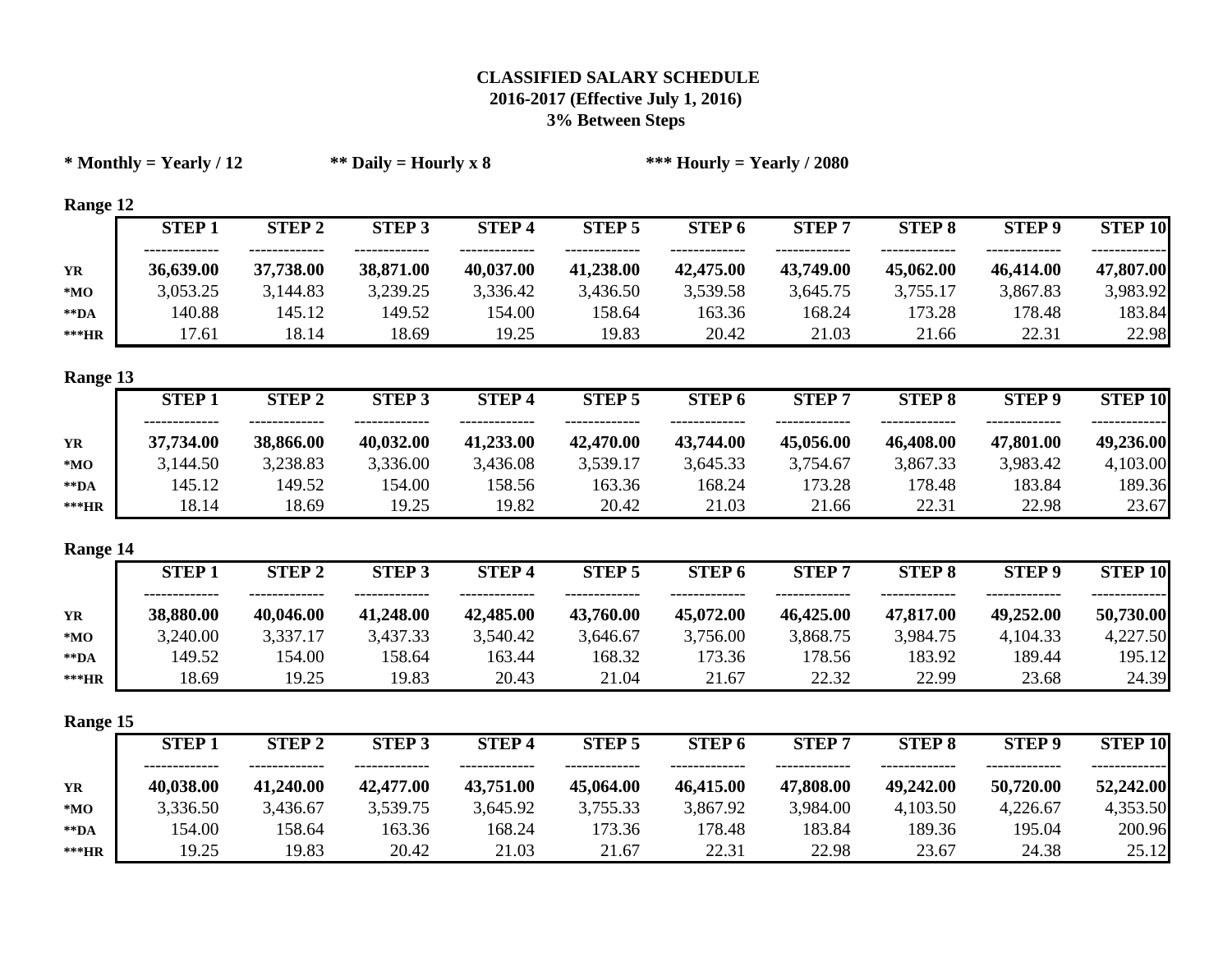| $*$ Monthly = Yearly / 12 |              |               | ** Daily = Hourly x 8 |              |               | *** Hourly = Yearly / 2080 |              |               |               |                |
|---------------------------|--------------|---------------|-----------------------|--------------|---------------|----------------------------|--------------|---------------|---------------|----------------|
| Range 16                  |              |               |                       |              |               |                            |              |               |               |                |
|                           | <b>STEP1</b> | <b>STEP 2</b> | <b>STEP 3</b>         | <b>STEP4</b> | <b>STEP 5</b> | <b>STEP 6</b>              | <b>STEP7</b> | <b>STEP 8</b> | <b>STEP 9</b> | <b>STEP 10</b> |
| YR                        | 41,235.00    | 42,472.00     | 43,746.00             | 45,059.00    | 46,410.00     | 47,803.00                  | 49,237.00    | 50,714.00     | 52,236.00     | 53,804.00      |
| ${}^{\ast} \mathbf{MO}$   | 3,436.25     | 3,539.33      | 3,645.50              | 3,754.92     | 3,867.50      | 3,983.58                   | 4,103.08     | 4,226.17      | 4,353.00      | 4,483.67       |
| $*$ $\mathbf{DA}$         | 158.56       | 163.36        | 168.24                | 173.28       | 178.48        | 183.84                     | 189.36       | 195.04        | 200.88        | 206.96         |
| $***HR$                   | 19.82        | 20.42         | 21.03                 | 21.66        | 22.31         | 22.98                      | 23.67        | 24.38         | 25.11         | 25.87          |
| Range 17                  |              |               |                       |              |               |                            |              |               |               |                |
|                           | <b>STEP1</b> | <b>STEP 2</b> | <b>STEP 3</b>         | <b>STEP4</b> | <b>STEP 5</b> | <b>STEP 6</b>              | <b>STEP7</b> | <b>STEP 8</b> | <b>STEP 9</b> | <b>STEP 10</b> |
| YR                        | 42,483.00    | 43,757.00     | 45,070.00             | 46,422.00    | 47,815.00     | 49,249.00                  | 50,727.00    | 52,248.00     | 53,816.00     | 55,431.00      |
| $*MO$                     | 3,540.25     | 3,646.42      | 3,755.83              | 3,868.50     | 3,984.58      | 4,104.08                   | 4,227.25     | 4,354.00      | 4,484.67      | 4,619.25       |
| $\bf **DA$                | 163.36       | 168.32        | 173.36                | 178.56       | 183.92        | 189.44                     | 195.12       | 200.96        | 206.96        | 213.20         |
| $\rm **HR$                | 20.42        | 21.04         | 21.67                 | 22.32        | 22.99         | 23.68                      | 24.39        | 25.12         | 25.87         | 26.65          |
| Range 18                  |              |               |                       |              |               |                            |              |               |               |                |
|                           | <b>STEP1</b> | <b>STEP 2</b> | <b>STEP 3</b>         | <b>STEP4</b> | <b>STEP 5</b> | <b>STEP 6</b>              | <b>STEP7</b> | <b>STEP 8</b> | <b>STEP 9</b> | <b>STEP 10</b> |
| YR                        | 43,756.00    | 45,068.00     | 46,420.00             | 47,813.00    | 49,247.00     | 50,725.00                  | 52,247.00    | 53,814.00     | 55,429.00     | 57,092.00      |
| $*_{\mathbf{MO}}$         | 3,646.33     | 3,755.67      | 3,868.33              | 3,984.42     | 4,103.92      | 4,227.08                   | 4,353.92     | 4,484.50      | 4,619.08      | 4,757.67       |
| $*$ $\mathbf{DA}$         | 168.32       | 173.36        | 178.56                | 183.92       | 189.44        | 195.12                     | 200.96       | 206.96        | 213.20        | 219.60         |
| $***HR$                   | 21.04        | 21.67         | 22.32                 | 22.99        | 23.68         | 24.39                      | 25.12        | 25.87         | 26.65         | 27.45          |
| Range 19                  |              |               |                       |              |               |                            |              |               |               |                |
|                           | <b>STEP1</b> | <b>STEP 2</b> | <b>STEP 3</b>         | <b>STEP4</b> | <b>STEP 5</b> | STEP <sub>6</sub>          | <b>STEP7</b> | <b>STEP 8</b> | <b>STEP 9</b> | <b>STEP 10</b> |
| YR                        | 45,067.00    | 46,419.00     | 47,812.00             | 49,246.00    | 50,723.00     | 52,245.00                  | 53,812.00    | 55,427.00     | 57,090.00     | 58,803.00      |
| ${}^{\ast} \mathbf{MO}$   | 3,755.58     | 3,868.25      | 3,984.33              | 4,103.83     | 4,226.92      | 4,353.75                   | 4,484.33     | 4,618.92      | 4,757.50      | 4,900.25       |
| $\rm ^{\ast\ast}DA$       | 173.36       | 178.56        | 183.92                | 189.44       | 195.12        | 200.96                     | 206.96       | 213.20        | 219.60        | 226.16         |
| ***HR                     | 21.67        | 22.32         | 22.99                 | 23.68        | 24.39         | 25.12                      | 25.87        | 26.65         | 27.45         | 28.27          |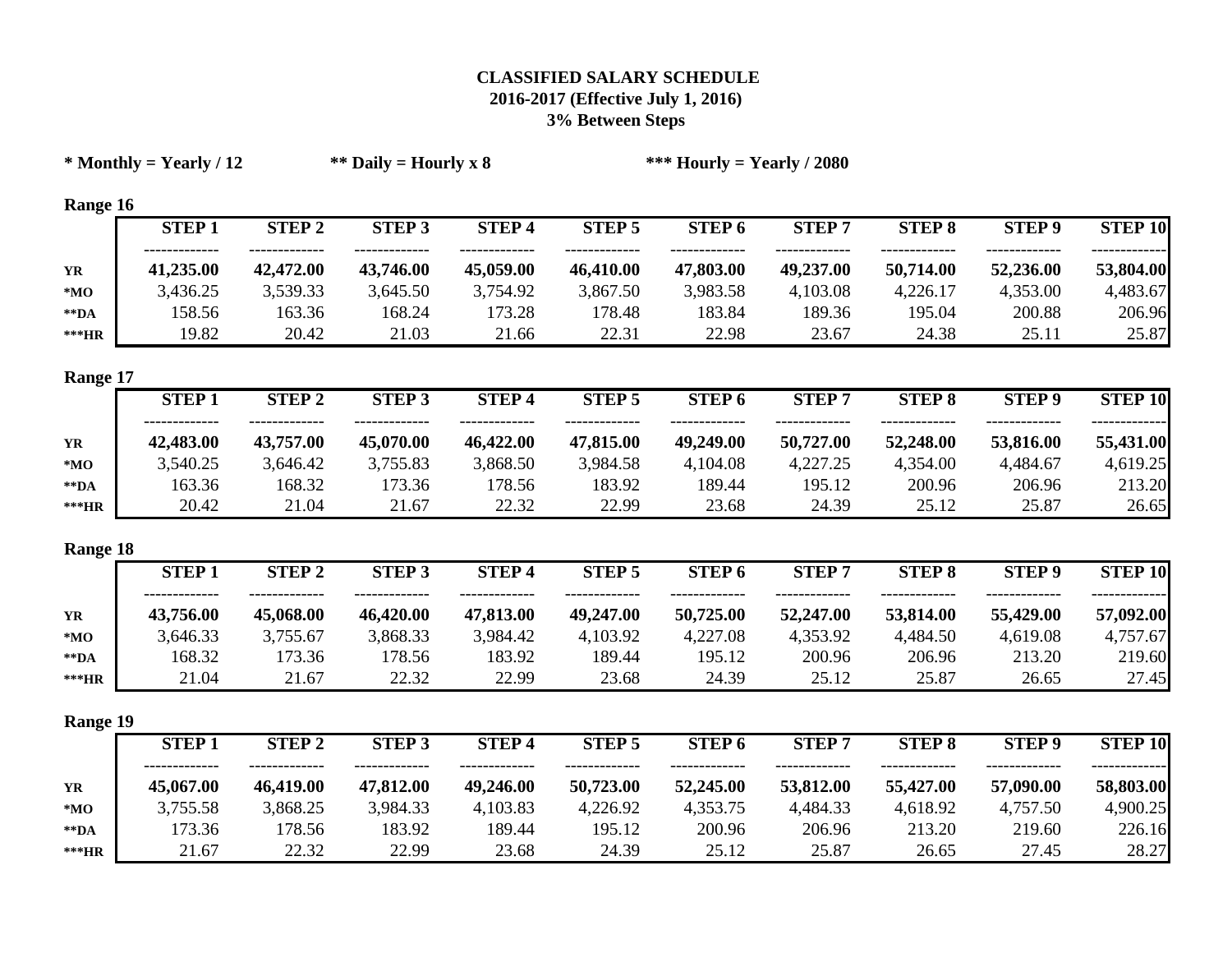|                         | $*$ Monthly = Yearly / 12 |               | ** Daily = Hourly x 8 |              |               | *** Hourly = Yearly / 2080 |              |               |               |                |
|-------------------------|---------------------------|---------------|-----------------------|--------------|---------------|----------------------------|--------------|---------------|---------------|----------------|
| Range 20                |                           |               |                       |              |               |                            |              |               |               |                |
|                         | <b>STEP1</b>              | <b>STEP 2</b> | <b>STEP 3</b>         | <b>STEP4</b> | <b>STEP 5</b> | STEP <sub>6</sub>          | <b>STEP7</b> | <b>STEP 8</b> | <b>STEP 9</b> | <b>STEP 10</b> |
| YR                      | 46,416.00                 | 47,809.00     | 49,243.00             | 50,721.00    | 52,242.00     | 53,809.00                  | 55,424.00    | 57,086.00     | 58,799.00     | 60,563.00      |
| $*MO$                   | 3,868.00                  | 3,984.08      | 4,103.58              | 4,226.75     | 4,353.50      | 4,484.08                   | 4,618.67     | 4,757.17      | 4,899.92      | 5,046.92       |
| $\rm ^{\ast\ast}DA$     | 178.56                    | 183.92        | 189.36                | 195.12       | 200.96        | 206.96                     | 213.20       | 219.60        | 226.16        | 232.96         |
| ***HR                   | 22.32                     | 22.99         | 23.67                 | 24.39        | 25.12         | 25.87                      | 26.65        | 27.45         | 28.27         | 29.12          |
| Range 21                |                           |               |                       |              |               |                            |              |               |               |                |
|                         | <b>STEP1</b>              | <b>STEP 2</b> | <b>STEP 3</b>         | <b>STEP4</b> | <b>STEP 5</b> | <b>STEP 6</b>              | <b>STEP7</b> | <b>STEP 8</b> | <b>STEP 9</b> | <b>STEP 10</b> |
| YR                      | 47,817.00                 | 49,251.00     | 50,729.00             | 52,251.00    | 53,818.00     | 55,433.00                  | 57,096.00    | 58,809.00     | 60,574.00     | 62,392.00      |
| $*_{\mathbf{MO}}$       | 3,984.75                  | 4,104.25      | 4,227.42              | 4,354.25     | 4,484.83      | 4,619.42                   | 4,758.00     | 4,900.75      | 5,047.83      | 5,199.33       |
| $\rm ^{\ast\ast}DA$     | 183.92                    | 189.44        | 195.12                | 200.96       | 206.96        | 213.20                     | 219.60       | 226.16        | 232.96        | 240.00         |
| ***HR                   | 22.99                     | 23.68         | 24.39                 | 25.12        | 25.87         | 26.65                      | 27.45        | 28.27         | 29.12         | 30.00          |
| Range 22                |                           |               |                       |              |               |                            |              |               |               |                |
|                         | <b>STEP1</b>              | <b>STEP 2</b> | <b>STEP 3</b>         | <b>STEP4</b> | <b>STEP 5</b> | STEP <sub>6</sub>          | <b>STEP7</b> | <b>STEP 8</b> | <b>STEP 9</b> | <b>STEP 10</b> |
| YR                      | 49,243.00                 | 50,720.00     | 52,242.00             | 53,809.00    | 55,423.00     | 57,086.00                  | 58,798.00    | 60,562.00     | 62,379.00     | 64,251.00      |
| $*_{\mathbf{MO}}$       | 4,103.58                  | 4,226.67      | 4,353.50              | 4,484.08     | 4,618.58      | 4,757.17                   | 4,899.83     | 5,046.83      | 5,198.25      | 5,354.25       |
| $\rm ^{\ast\ast}DA$     | 189.36                    | 195.04        | 200.96                | 206.96       | 213.20        | 219.60                     | 226.16       | 232.96        | 239.92        | 247.12         |
| ***HR                   | 23.67                     | 24.38         | 25.12                 | 25.87        | 26.65         | 27.45                      | 28.27        | 29.12         | 29.99         | 30.89          |
| Range 23                |                           |               |                       |              |               |                            |              |               |               |                |
|                         | <b>STEP1</b>              | <b>STEP 2</b> | <b>STEP 3</b>         | <b>STEP4</b> | <b>STEP 5</b> | STEP <sub>6</sub>          | <b>STEP7</b> | <b>STEP 8</b> | <b>STEP 9</b> | <b>STEP 10</b> |
| YR                      | 50,720.00                 | 52,241.00     | 53,808.00             | 55,423.00    | 57,085.00     | 58,798.00                  | 60,562.00    | 62,379.00     | 64,251.00     | 66,179.00      |
| ${}^{\ast} \mathbf{MO}$ | 4,226.67                  | 4,353.42      | 4,484.00              | 4,618.58     | 4,757.08      | 4,899.83                   | 5,046.83     | 5,198.25      | 5,354.25      | 5,514.92       |
| $\rm ^{\ast\ast}DA$     | 195.04                    | 200.96        | 206.96                | 213.20       | 219.52        | 226.16                     | 232.96       | 239.92        | 247.12        | 254.56         |
| ***HR                   | 24.38                     | 25.12         | 25.87                 | 26.65        | 27.44         | 28.27                      | 29.12        | 29.99         | 30.89         | 31.82          |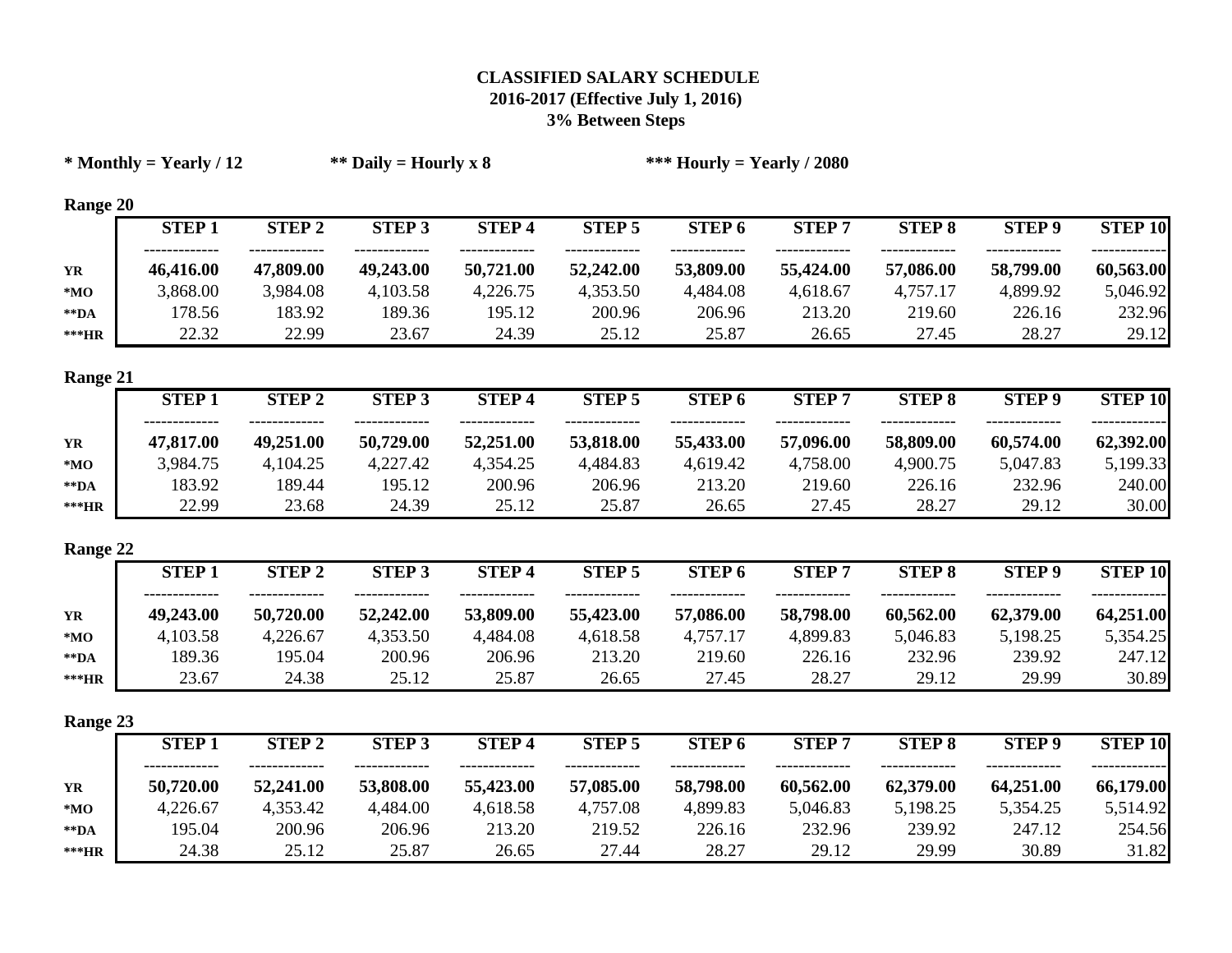|                     | $*$ Monthly = Yearly / 12 |               | ** Daily = Hourly x 8 |              |               | *** Hourly = Yearly / 2080 |              |               |               |                |
|---------------------|---------------------------|---------------|-----------------------|--------------|---------------|----------------------------|--------------|---------------|---------------|----------------|
| Range 24            |                           |               |                       |              |               |                            |              |               |               |                |
|                     | <b>STEP1</b>              | <b>STEP 2</b> | <b>STEP 3</b>         | <b>STEP4</b> | <b>STEP 5</b> | <b>STEP 6</b>              | <b>STEP7</b> | <b>STEP 8</b> | <b>STEP 9</b> | <b>STEP 10</b> |
| YR                  | 52,247.00                 | 53,815.00     | 55,429.00             | 57,092.00    | 58,805.00     | 60,569.00                  | 62,386.00    | 64,257.00     | 66,185.00     | 68,171.00      |
| $*_{\mathbf{MO}}$   | 4,353.92                  | 4,484.58      | 4,619.08              | 4,757.67     | 4,900.42      | 5,047.42                   | 5,198.83     | 5,354.75      | 5,515.42      | 5,680.92       |
| $\rm ^{\ast\ast}DA$ | 200.96                    | 206.96        | 213.20                | 219.60       | 226.16        | 232.96                     | 239.92       | 247.12        | 254.56        | 262.16         |
| ***HR               | 25.12                     | 25.87         | 26.65                 | 27.45        | 28.27         | 29.12                      | 29.99        | 30.89         | 31.82         | 32.77          |
| Range 25            |                           |               |                       |              |               |                            |              |               |               |                |
|                     | <b>STEP1</b>              | <b>STEP 2</b> | <b>STEP 3</b>         | <b>STEP4</b> | <b>STEP 5</b> | <b>STEP 6</b>              | <b>STEP7</b> | <b>STEP 8</b> | <b>STEP 9</b> | <b>STEP 10</b> |
| YR                  | 53,813.00                 | 55,427.00     | 57,090.00             | 58,803.00    | 60,567.00     | 62,384.00                  | 64,256.00    | 66,183.00     | 68,169.00     | 70,215.00      |
| $*_{\mathbf{MO}}$   | 4,484.42                  | 4,618.92      | 4,757.50              | 4,900.25     | 5,047.25      | 5,198.67                   | 5,354.67     | 5,515.25      | 5,680.75      | 5,851.25       |
| $*$ $\mathbf{DA}$   | 206.96                    | 213.20        | 219.60                | 226.16       | 232.96        | 239.92                     | 247.12       | 254.56        | 262.16        | 270.08         |
| $***HR$             | 25.87                     | 26.65         | 27.45                 | 28.27        | 29.12         | 29.99                      | 30.89        | 31.82         | 32.77         | 33.76          |
| Range 26            |                           |               |                       |              |               |                            |              |               |               |                |
|                     | <b>STEP1</b>              | <b>STEP 2</b> | <b>STEP 3</b>         | <b>STEP4</b> | <b>STEP 5</b> | <b>STEP 6</b>              | <b>STEP7</b> | <b>STEP 8</b> | <b>STEP 9</b> | <b>STEP 10</b> |
| YR                  | 55,417.00                 | 57,080.00     | 58,792.00             | 60,556.00    | 62,373.00     | 64,244.00                  | 66,171.00    | 68,156.00     | 70,201.00     | 72,308.00      |
| $*_{\mathbf{MO}}$   | 4,618.08                  | 4,756.67      | 4,899.33              | 5,046.33     | 5,197.75      | 5,353.67                   | 5,514.25     | 5,679.67      | 5,850.08      | 6,025.67       |
| $\rm ^{\ast\ast}DA$ | 213.12                    | 219.52        | 226.16                | 232.88       | 239.92        | 247.12                     | 254.48       | 262.16        | 270.00        | 278.08         |
| ***HR               | 26.64                     | 27.44         | 28.27                 | 29.11        | 29.99         | 30.89                      | 31.81        | 32.77         | 33.75         | 34.76          |
| Range 27            |                           |               |                       |              |               |                            |              |               |               |                |
|                     | <b>STEP1</b>              | <b>STEP 2</b> | <b>STEP 3</b>         | <b>STEP4</b> | <b>STEP 5</b> | <b>STEP 6</b>              | <b>STEP7</b> | <b>STEP 8</b> | <b>STEP 9</b> | <b>STEP 10</b> |
| YR                  | 57,085.00                 | 58,797.00     | 60,561.00             | 62,378.00    | 64,250.00     | 66,177.00                  | 68,162.00    | 70,207.00     | 72,314.00     | 74,484.00      |
| $*_{\mathbf{MO}}$   | 4,757.08                  | 4,899.75      | 5,046.75              | 5,198.17     | 5,354.17      | 5,514.75                   | 5,680.17     | 5,850.58      | 6,026.17      | 6,207.00       |
| $\rm ^{\ast\ast}DA$ | 219.52                    | 226.16        | 232.96                | 239.92       | 247.12        | 254.56                     | 262.16       | 270.00        | 278.16        | 286.48         |
| ***HR               | 27.44                     | 28.27         | 29.12                 | 29.99        | 30.89         | 31.82                      | 32.77        | 33.75         | 34.77         | 35.81          |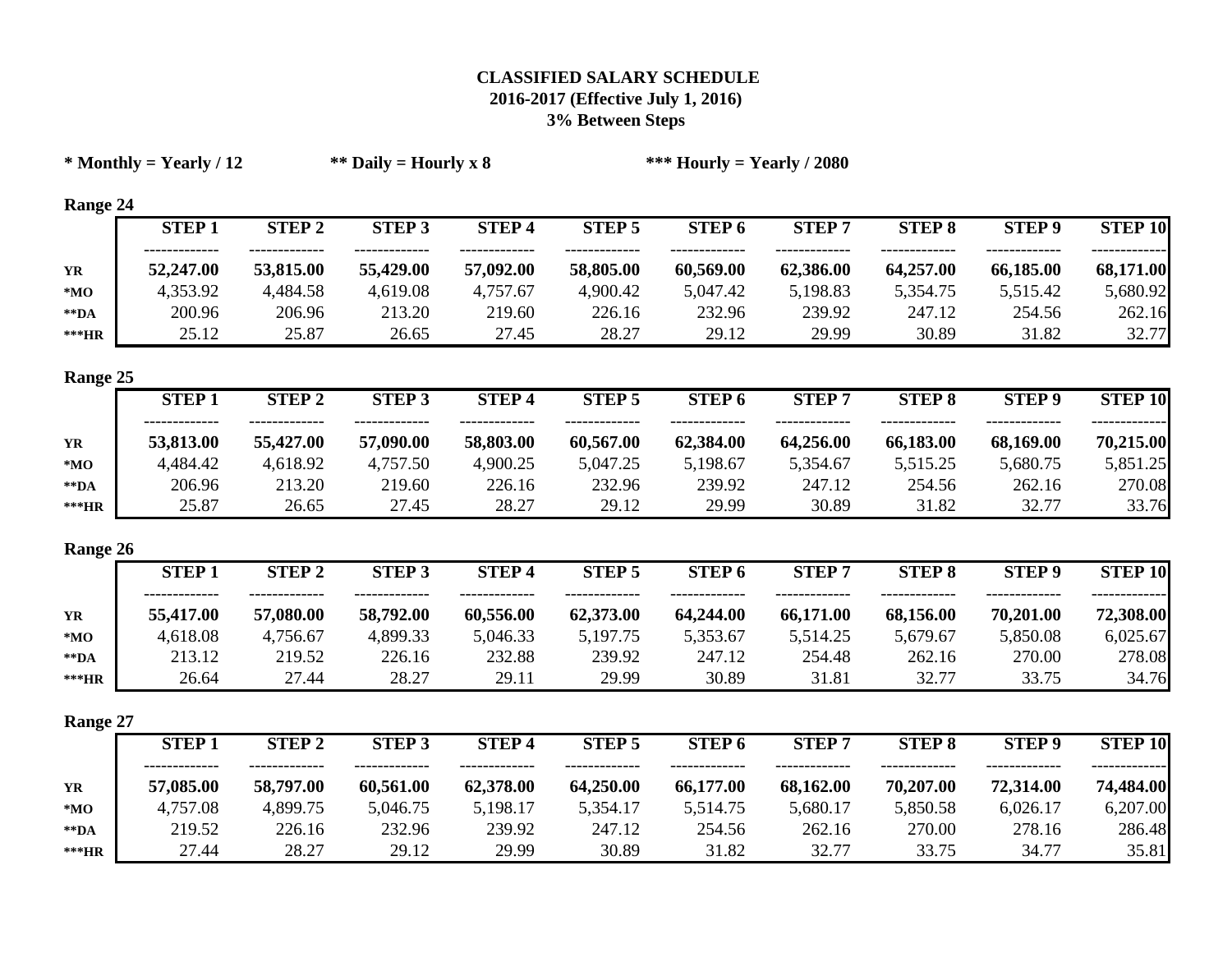|                         | $*$ Monthly = Yearly / 12 |               | ** Daily = Hourly x 8 |              |               | *** Hourly = Yearly / 2080 |              |               |               |                |
|-------------------------|---------------------------|---------------|-----------------------|--------------|---------------|----------------------------|--------------|---------------|---------------|----------------|
| Range 28                |                           |               |                       |              |               |                            |              |               |               |                |
|                         | <b>STEP1</b>              | <b>STEP 2</b> | <b>STEP 3</b>         | <b>STEP4</b> | <b>STEP 5</b> | <b>STEP 6</b>              | <b>STEP7</b> | <b>STEP 8</b> | <b>STEP 9</b> | <b>STEP 10</b> |
| YR                      | 58,791.00                 | 60,555.00     | 62,371.00             | 64,242.00    | 66,170.00     | 68,155.00                  | 70,199.00    | 72,305.00     | 74,475.00     | 76,710.00      |
| $*MO$                   | 4,899.25                  | 5,046.25      | 5,197.58              | 5,353.50     | 5,514.17      | 5,679.58                   | 5,849.92     | 6,025.42      | 6,206.25      | 6,392.50       |
| $*$ $\mathbf{DA}$       | 226.08                    | 232.88        | 239.92                | 247.12       | 254.48        | 262.16                     | 270.00       | 278.08        | 286.48        | 295.04         |
| $\rm **HR$              | 28.26                     | 29.11         | 29.99                 | 30.89        | 31.81         | 32.77                      | 33.75        | 34.76         | 35.81         | 36.88          |
| Range 29                |                           |               |                       |              |               |                            |              |               |               |                |
|                         | <b>STEP1</b>              | <b>STEP 2</b> | <b>STEP 3</b>         | <b>STEP4</b> | <b>STEP 5</b> | <b>STEP 6</b>              | <b>STEP7</b> | <b>STEP 8</b> | <b>STEP 9</b> | <b>STEP 10</b> |
| YR                      | 60,560.00                 | 62,377.00     | 64,249.00             | 66,176.00    | 68,161.00     | 70,206.00                  | 72,312.00    | 74,482.00     | 76,717.00     | 79,019.00      |
| $*MO$                   | 5,046.67                  | 5,198.08      | 5,354.08              | 5,514.67     | 5,680.08      | 5,850.50                   | 6,026.00     | 6,206.83      | 6,393.08      | 6,584.92       |
| $*$ $\mathbf{DA}$       | 232.96                    | 239.92        | 247.12                | 254.56       | 262.16        | 270.00                     | 278.16       | 286.48        | 295.04        | 303.92         |
| $\rm **HR$              | 29.12                     | 29.99         | 30.89                 | 31.82        | 32.77         | 33.75                      | 34.77        | 35.81         | 36.88         | 37.99          |
| Range 30                |                           |               |                       |              |               |                            |              |               |               |                |
|                         | <b>STEP1</b>              | <b>STEP 2</b> | <b>STEP 3</b>         | <b>STEP4</b> | <b>STEP 5</b> | <b>STEP 6</b>              | <b>STEP7</b> | <b>STEP 8</b> | <b>STEP 9</b> | <b>STEP 10</b> |
| YR                      | 62,381.00                 | 64,252.00     | 66,180.00             | 68,165.00    | 70,210.00     | 72,317.00                  | 74,486.00    | 76,721.00     | 79,023.00     | 81,394.00      |
| ${}^{\ast} \mathbf{MO}$ | 5,198.42                  | 5,354.33      | 5,515.00              | 5,680.42     | 5,850.83      | 6,026.42                   | 6,207.17     | 6,393.42      | 6,585.25      | 6,782.83       |
| $\rm ^{\ast\ast}DA$     | 239.92                    | 247.12        | 254.56                | 262.16       | 270.00        | 278.16                     | 286.48       | 295.12        | 303.92        | 313.04         |
| ***HR                   | 29.99                     | 30.89         | 31.82                 | 32.77        | 33.75         | 34.77                      | 35.81        | 36.89         | 37.99         | 39.13          |
| Range 31                |                           |               |                       |              |               |                            |              |               |               |                |
|                         | <b>STEP1</b>              | <b>STEP 2</b> | <b>STEP 3</b>         | <b>STEP4</b> | <b>STEP 5</b> | <b>STEP 6</b>              | <b>STEP7</b> | <b>STEP 8</b> | <b>STEP 9</b> | <b>STEP 10</b> |
| YR                      | 64,252.00                 | 66,180.00     | 68,165.00             | 70,210.00    | 72,317.00     | 74,486.00                  | 76,721.00    | 79,022.00     | 81,393.00     | 83,835.00      |
| $*_{\mathbf{MO}}$       | 5,354.33                  | 5,515.00      | 5,680.42              | 5,850.83     | 6,026.42      | 6,207.17                   | 6,393.42     | 6,585.17      | 6,782.75      | 6,986.25       |
| $\rm ^{\ast\ast}DA$     | 247.12                    | 254.56        | 262.16                | 270.00       | 278.16        | 286.48                     | 295.12       | 303.92        | 313.04        | 322.48         |
| ***HR                   | 30.89                     | 31.82         | 32.77                 | 33.75        | 34.77         | 35.81                      | 36.89        | 37.99         | 39.13         | 40.31          |